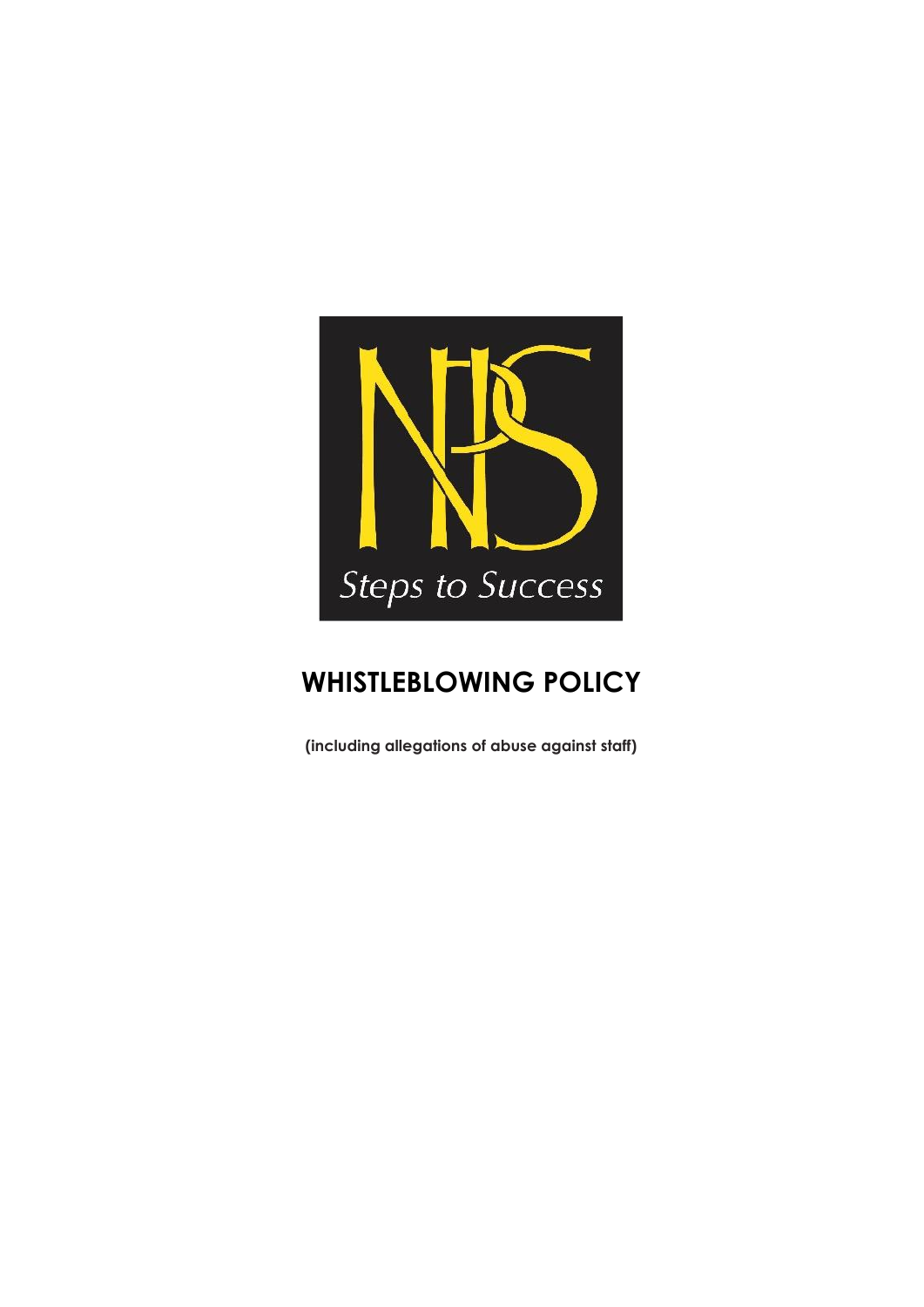# **WHISTLEBLOWING POLICY**

# **Introduction**

**1.** The word whistleblowing in this policy refers to the disclosure internally or externally by workers of malpractice, as well as illegal acts or omissions at work.

# **Policy statement**

**2.** Newcastle Prep School is committed to achieving the highest possible standards of service and the highest possible ethical standards in public life and in all of its practices. Emphasis is placed on creating a culture that enables issues about safeguarding and promoting the welfare of all to be addressed. To achieve these ends, it encourages freedom of speech. It also encourages staff to use internal mechanisms for reporting any malpractice or illegal acts or omissions by its employees or ex-employees.

# **Other policies and procedures**

**3.** Newcastle Prep School has a range of policies and procedures, which deal with standards of behaviour and conduct at work; they cover Discipline, Grievance, Harassment, Safeguarding and Recruitment and Selection. Employees are encouraged to use the provisions of these procedures when appropriate. However, there may be times when the matter is not about a personal employment position and needs to be handled in a different way. Examples may be:

- **Malpractice or ill treatment of a child / member of staff by a senior member of staff**
- **Repeated ill treatment of a child / member of staff, despite a complaint being made**
- **A criminal offence has been committed, is being committed or is likely to be committed**
- **Suspected fraud**
- **Disregard for legislation, particularly in relation to health and safety at work**
- **The environment has been, or is likely to be damaged**
- **Breach of standing financial instructions**
- **Showing undue favour over a contractual matter or to a job applicant**
- **A breach of a code of conduct**
- **Information on any of the above has been, is being, or is likely to be concealed**

*This list is not exhaustive.*

Newcastle Prep School will not tolerate any harassment or victimisation of a whistleblower (including informal pressures), and will treat this as a serious disciplinary offence, which will be dealt with under the Disciplinary Rules and Procedure.

#### **Training and Support**

**4.** Staff receive training and support in how to reporting concerns. Initial training is given as part of induction training for new members of staff and follow up training is given as part of the school's safeguarding procedures. Support is given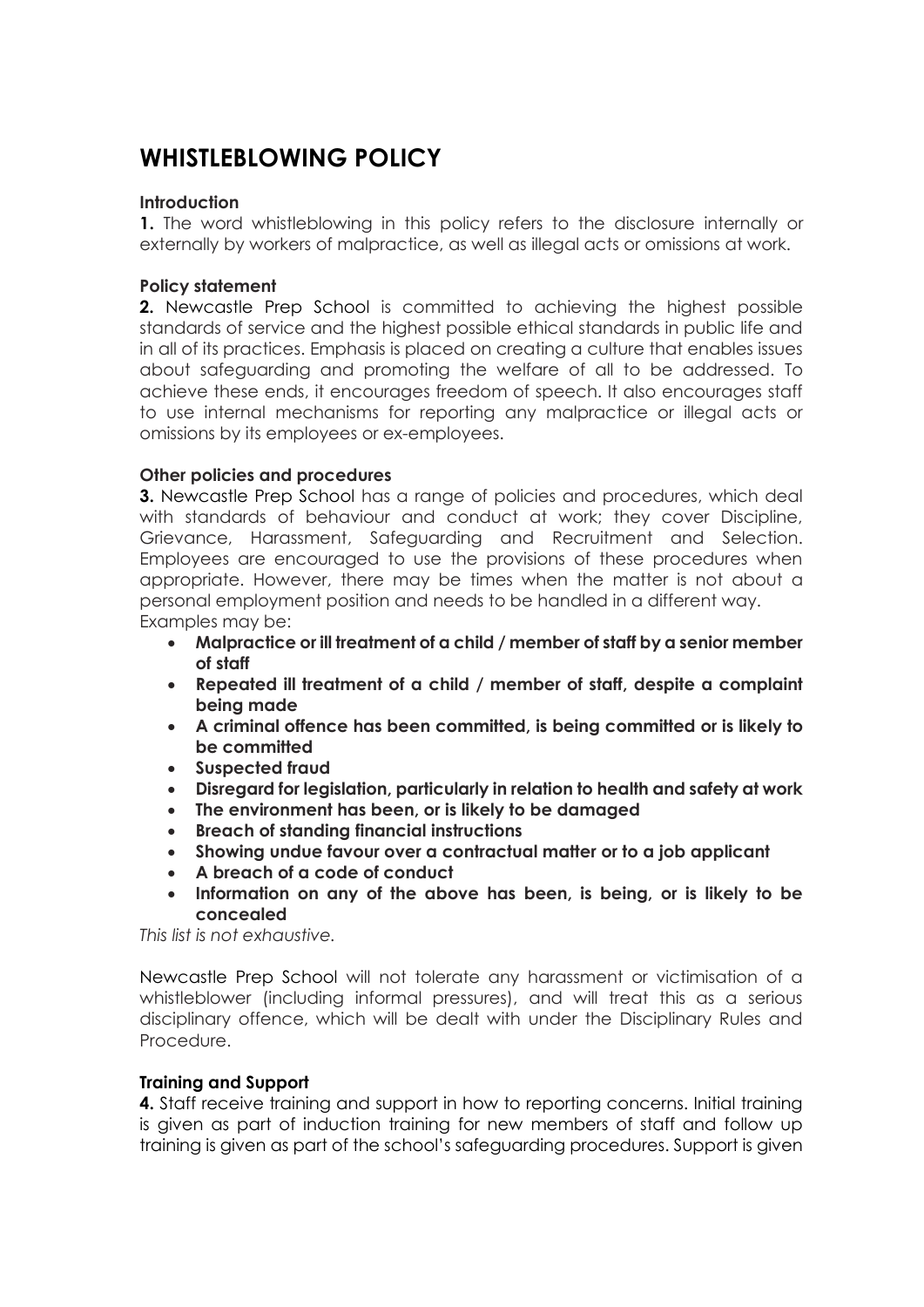so that staff feel valued and that a culture of safety and raising concerns is engendered.

# **Role of Trade Unions**

**5.** Newcastle Prep School recognises employees may wish to seek advice and be represented by their trade union officers when using the provisions of this policy, and acknowledges and endorses the role trade union officers may play in this area.

#### **Designated officers**

**6.** The following people have been nominated and agreed by Newcastle Prep School as designated officers for concerns under this procedure. They will have direct access to the most senior person in the organisation.

#### **Gemma Strong, Deputy Headteacher Susan Easton, Bursar**

#### **Role of designated officer**

**7.** Where concerns are not raised with the line manager, the designated officer will be the point of contact for employees who wish to raise concerns under the provisions of this policy. Where concerns are raised with him/her, he/she will arrange an initial interview, which will if requested be confidential, to ascertain the area of concern. At this stage, the whistleblower will be asked whether he/she wishes his/her identity to be disclosed and will be reassured about protection from possible reprisals or victimisation. He/she will also be asked whether or not he/she wishes to make a written or verbal statement. In either case, the designated officer will write a brief summary of the interview, which will be agreed by both parties.

#### **Role of the Headteacher**

**8.** The designated officer will report to the Headteacher, who will be responsible for the commission of any further investigation.

#### **Complaints about the Headteacher**

**9.** If exceptionally the concern is about the Headteacher then complaints should be directed upwardly from the designated person to Mrs Susan Blair, Chair of the governing body, who will decide on how the investigation will proceed. This may include an external investigation.

#### **The investigation**

**10.** The investigation may need to be carried out under the terms of strict confidentiality i.e. by not informing the subject of the complaint until (or if) it becomes necessary to do so. This may be appropriate in cases of suspected fraud.

**10.**1 In certain cases, however, such as allegations of ill treatment of children or staff members, suspension from work may have to be considered immediately. Protection of children and staff is paramount in all cases. Children's services will be involved and in the case of an allegation about a staff member involving harm to children, the LADO's advice will be sought in accordance with the procedures set out in the Safeguarding Policy. Appendix A sets out the procedure for dealing with allegations of abuse against staff.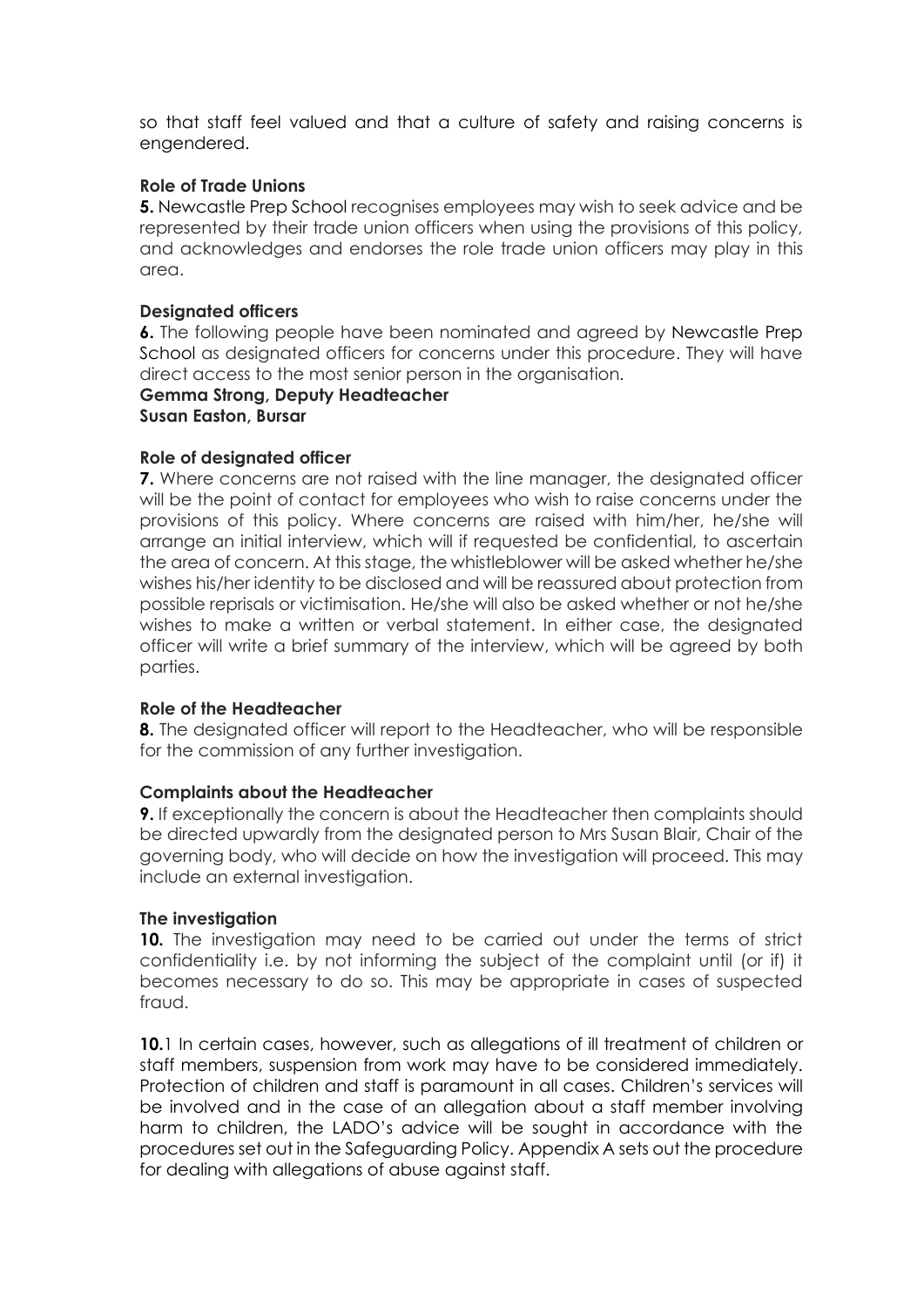**10.2** The designated officer will offer to keep the whistleblower informed about the investigation and its outcome.

**10.2** If the result of the investigation is that there is a case to be answered by any individual, the Disciplinary Rules and Procedure will be used.

**10.3** Where there is no case to answer, but the employee held a genuine concern and was not acting maliciously, the designated officer should ensure that the employee suffers no reprisals.

**10.4** Only where false allegations are made maliciously, will it be considered appropriate to act against the whistleblower under the terms of the Disciplinary Rules and Procedure.

# **Inquiries**

**11.** If the concern raised is very serious or complex, an inquiry may be held.

**11.1** Newcastle Prep School recognises the contribution trade union(s) can make to an inquiry, and agrees to consult with the trade union(s) about the scope and details of the inquiry, including the implementation of the recommendations of the inquiry. Newcastle Prep School recognises that in many cases it will be desirable that one or more trade union representatives may be appointed to the panel of the inquiry.

#### **Following the investigation**

**12.** The Headteacher will brief the designated officer as to the outcome of the investigation. The designated officer will then arrange a meeting with the whistleblower to give feedback on any action taken, but this will not include details of any disciplinary action which will remain confidential to the individual concerned. The feedback will be provided within one week of the outcome decision.

**12.1** If the whistleblower is not satisfied with the outcome of the investigation, Newcastle Prep School recognises the lawful rights of employees and exemployees to make disclosures to prescribed persons such as the Health and Safety Executive, the Audit Commission, the utility regulators or, where justified, elsewhere.

#### **The Law**

**13.** This policy and procedure has been written to take account of the Public Interest Disclosure Act 1998, which protects workers making disclosures about certain matters of concern, where those disclosures are made in accordance with the Act's provisions. The Act is incorporated into the Employment Rights Act 1996, which also already protects employees who take action over, or raise concerns about, health and safety at work.

Policy reviewed September 2021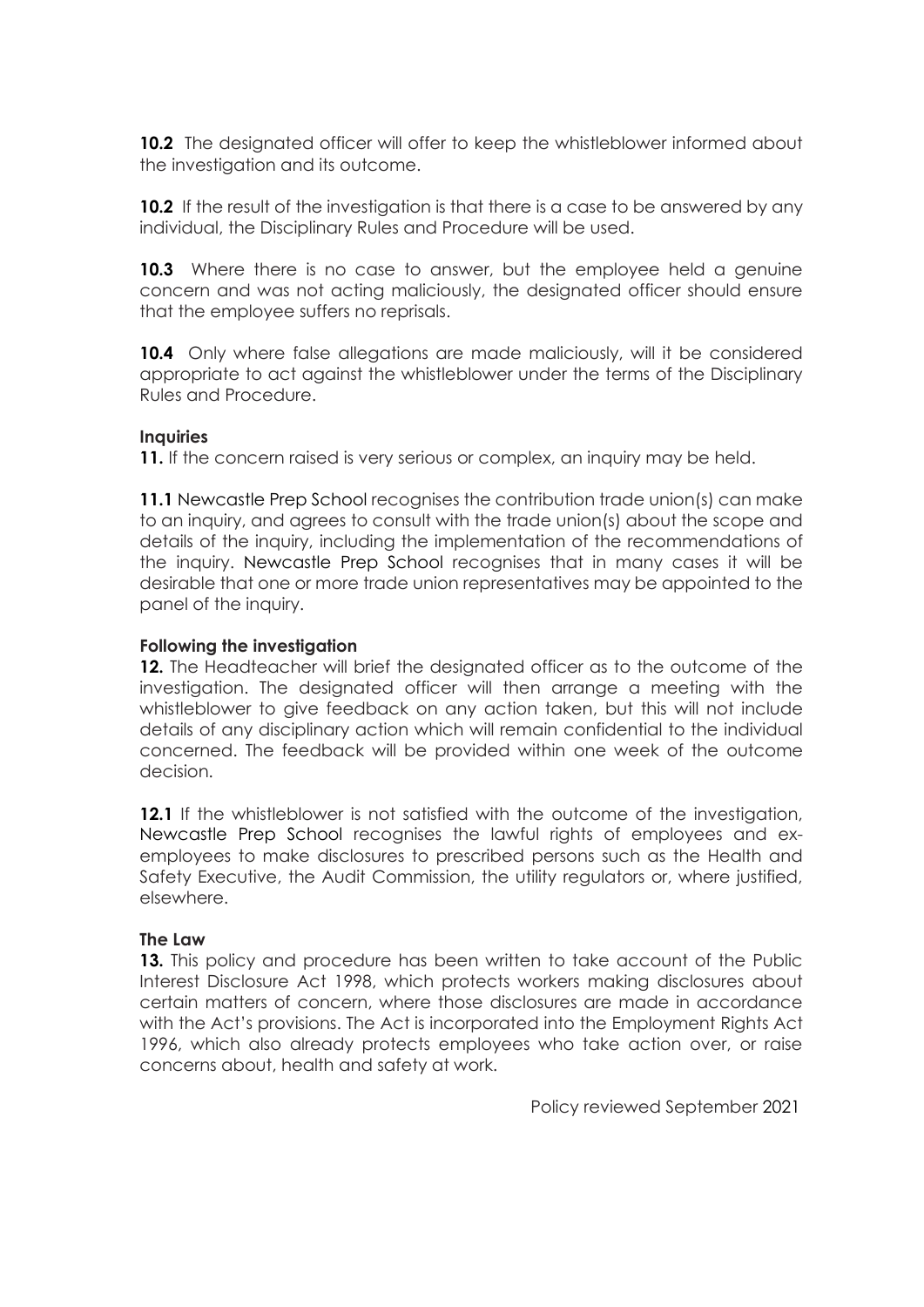Appendix A:

# **Allegations of abuse made against staff.**

This section of the Whistleblowing Policy applies to all cases in which it is alleged that a current member of staff, including a supply teacher or volunteer, has:

- Behaved in a way that has harmed a child, or may have harmed a child, or
- Possibly committed a criminal offence against or related to a child, or
- Behaved towards a child or children in a way that indicates he or she may pose a risk of harm to children, or
- Behaved or may have behaved in a way that indicates they may not be suitable to work with children

It applies regardless of whether the alleged abuse took place in the school. Allegations against a teacher who is no longer teaching and historical allegations of abuse will be referred to the police.

We will deal with any allegation of abuse against a member of staff or volunteer very quickly, in a fair and consistent way that provides effective child protection while also supporting the individual who is the subject of the allegation.

Our procedures for dealing with allegations will be applied with common sense and judgement.

#### **Suspension of the accused until the case is resolved**

Suspension will not be the default position, and will only be considered in cases where there is reason to suspect that a child or other children is/are at risk of harm, or the case is so serious that it might be grounds for dismissal. In such cases, we will only suspend an individual if we have considered all other options available and there is no reasonable alternative.

Based on an assessment of risk, we will consider alternatives such as:

- Redeployment within the school so that the individual does not have direct contact with the child or children concerned
- Providing an assistant to be present when the individual has contact with children
- Redeploying the individual to alternative work in the school so that they do not have unsupervised access to children
- Moving the child or children to classes where they will not come into contact with the individual, making it clear that this is not a punishment and parents have been consulted

#### **Definitions for outcomes of allegation investigations**

- **Substantiated:** there is sufficient evidence to prove the allegation
- **Malicious:** there is sufficient evidence to disprove the allegation and there has been a deliberate act to deceive
- **False:** there is sufficient evidence to disprove the allegation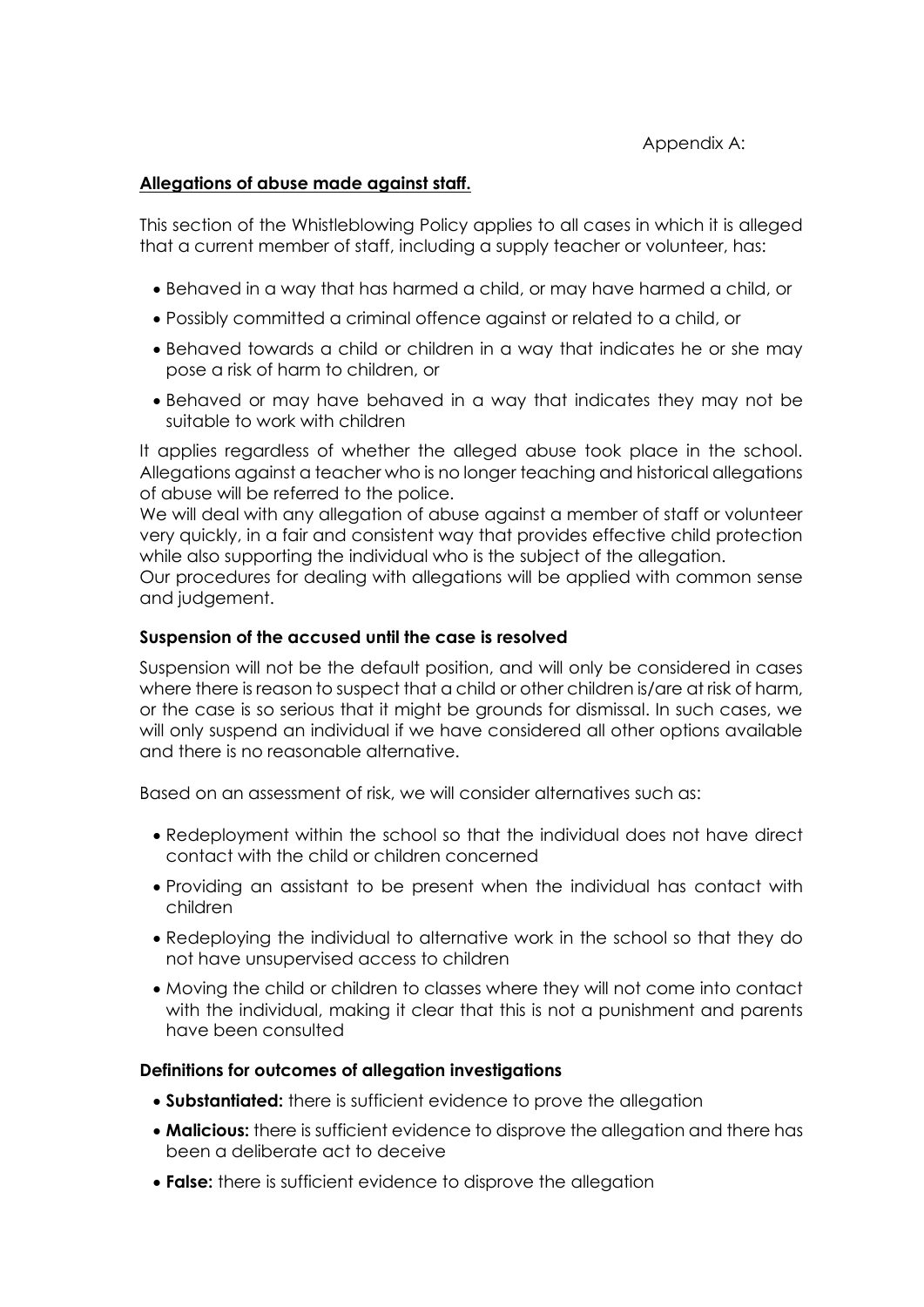- **Unsubstantiated:** there is insufficient evidence to either prove or disprove the allegation (this does not imply guilt or innocence)
- **Unfounded**: to reflect cases where there is no evidence or proper basis which supports the allegation being made

#### **Procedure for dealing with allegations**

In the event of an allegation that meets the criteria above, the Head Teacher (or Chair of governors where the Head Teacher is the subject of the allegation) – the 'case manager' – will take the following steps:

- Immediately discuss the allegation with the designated officer at the local authority. This is to consider the nature, content and context of the allegation and agree a course of action, including whether further enquiries are necessary to enable a decision on how to proceed, and whether it is necessary to involve the police and/or children's social care services. (The case manager may, on occasion, consider it necessary to involve the police *before* consulting the designated officer – for example, if the accused individual is deemed to be an immediate risk to children or there is evidence of a possible criminal offence. In such cases, the case manager will notify the designated officer as soon as practicably possible after contacting the police)
- Inform the accused individual of the concerns or allegations and likely course of action as soon as possible after speaking to the designated officer (and the police or children's social care services, where necessary). Where the police and/or children's social care services are involved, the case manager will only share such information with the individual as has been agreed with those agencies
- Where appropriate (in the circumstances described above), carefully consider whether suspension of the individual from contact with children at the school is justified or whether alternative arrangements such as those outlined above can be put in place. Advice will be sought from the designated officer, police and/or children's social care services, as appropriate
- **If immediate suspension is considered necessary**, agree and record the rationale for this with the designated officer. The record will include information about the alternatives to suspension that have been considered, and why they were rejected. Written confirmation of the suspension will be provided to the individual facing the allegation or concern within 1 working day, and the individual will be given a named contact at the school and their contact details
- **If it is decided that no further action is to be taken** in regard to the subject of the allegation or concern, record this decision and the justification for it and agree with the designated officer what information should be put in writing to the individual and by whom, as well as what action should follow both in respect of the individual and those who made the initial allegation
- **If it is decided that further action is needed**, take steps as agreed with the designated officer to initiate the appropriate action in school and/or liaise with the police and/or children's social care services as appropriate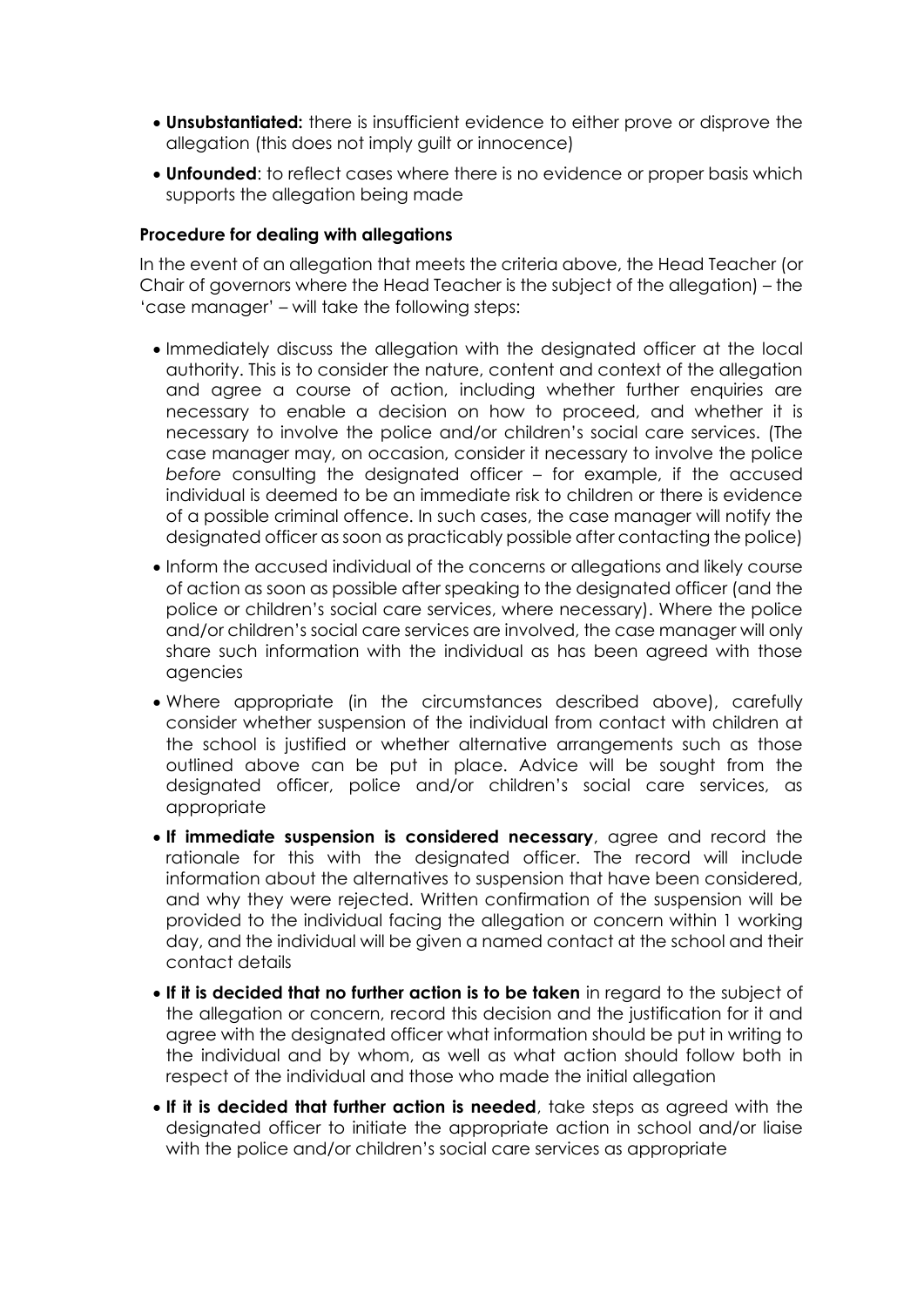- Provide effective support for the individual facing the allegation or concern, including appointing a named representative to keep them informed of the progress of the case and considering what other support is appropriate.
- Inform the parents or carers of the child/children involved about the allegation as soon as possible if they do not already know (following agreement with children's social care services and/or the police, if applicable). The case manager will also inform the parents or carers of the requirement to maintain confidentiality about any allegations made against the member of staff while investigations are ongoing. Any parent or carer who wishes to have the confidentiality restrictions removed in respect of a member of staff will be advised to seek legal advice
- Keep the parents or carers of the child/children involved informed of the progress of the case and the outcome, where there is not a criminal prosecution, including the outcome of any disciplinary process (in confidence)
- Make a referral to the DBS where it is thought that the individual facing the allegation or concern has engaged in conduct that harmed or is likely to harm a child, or if the individual otherwise poses a risk of harm to a child

We will inform Ofsted of any allegations of serious harm or abuse by any person living, working, or looking after Early Years children at the premises (whether the allegations relate to harm or abuse committed on the premises or elsewhere), and any action taken in respect of the allegations. This notification will be made as soon as reasonably possible and always within 14 days of the allegations being made.

If the school is made aware that the Secretary of State has made an interim prohibition order in respect of an individual, we will immediately suspend that individual from teaching, pending the findings of the investigation by the Teaching Regulation Agency.

Where the police are involved, wherever possible the governing body will ask the police at the start of the investigation to obtain consent from the individuals involved to share their statements and evidence for use in the school's disciplinary process, should this be required at a later point.

#### **Additional considerations for supply staff**

If there are concerns or an allegation is made against someone not directly employed by the school, such as supply staff provided by an agency, we will take the actions below in addition to our standard procedures.

- We will not decide to stop using a supply teacher due to safeguarding concerns without finding out the facts and liaising with our local authority designated officer to determine a suitable outcome
- The governing board will discuss with the agency whether it is appropriate to suspend the supply teacher, or redeploy them to another part of the school, while the school carries out the investigation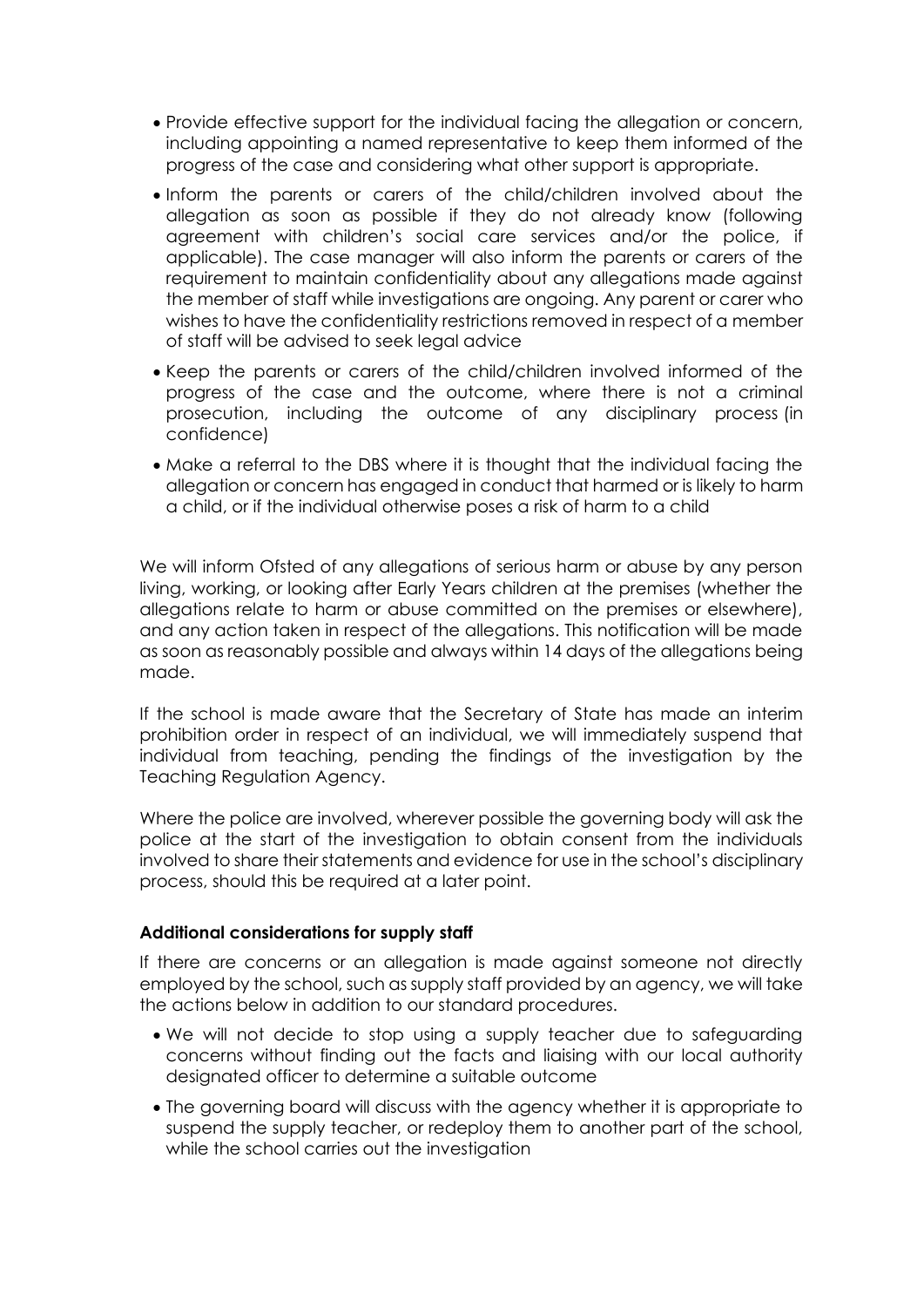- We will involve the agency fully, but the school will take the lead in collecting the necessary information and providing it to the local authority designated officer as required
- We will address issues such as information sharing, to ensure any previous concerns or allegations known to the agency are taken into account (we will do this, for example, as part of the allegations management meeting or by liaising directly with the agency where necessary)

When using an agency, we will inform them of our process for managing allegations, and keep them updated about our policies as necessary, and will invite the agency's HR manager or equivalent to meetings as appropriate.

# **Timescales**

- Any cases where it is clear immediately that the allegation is unsubstantiated or malicious will be resolved within 1 week
- If the nature of an allegation does not require formal disciplinary action, we will institute appropriate action within 3 working days
- If a disciplinary hearing is required and can be held without further investigation, we will hold this within 15 working days

# **Specific actions**

# **Action following a criminal investigation or prosecution**

The case manager will discuss with the local authority's designated officer whether any further action, including disciplinary action, is appropriate and, if so, how to proceed, taking into account information provided by the police and/or children's social care services.

#### **Conclusion of a case where the allegation is substantiated**

If the allegation is substantiated and the individual is dismissed or the school ceases to use their services, or the individual resigns or otherwise ceases to provide their services, the case manager and the school's personnel adviser will discuss with the designated officer whether to make a referral to the DBS for consideration of whether inclusion on the barred lists is required. If they think that the individual has engaged in conduct that has harmed (or is likely to harm) a child, or if they think the person otherwise poses a risk of harm to a child, they must make a referral to the DBS.

If the individual concerned is a member of teaching staff, the case manager and personnel adviser will discuss with the designated officer whether to refer the matter to the Teaching Regulation Agency to consider prohibiting the individual from teaching.

#### **Individuals returning to work after suspension**

If it is decided on the conclusion of a case that an individual who has been suspended can return to work, the case manager will consider how best to facilitate this.

The case manager will also consider how best to manage the individual's contact with the child or children who made the allegation, if they are still attending the school.

#### **Unsubstantiated or malicious allegations**

If an allegation is shown to be deliberately invented, or malicious, the headteacher, or other appropriate person in the case of an allegation against the headteacher, will consider whether any disciplinary action is appropriate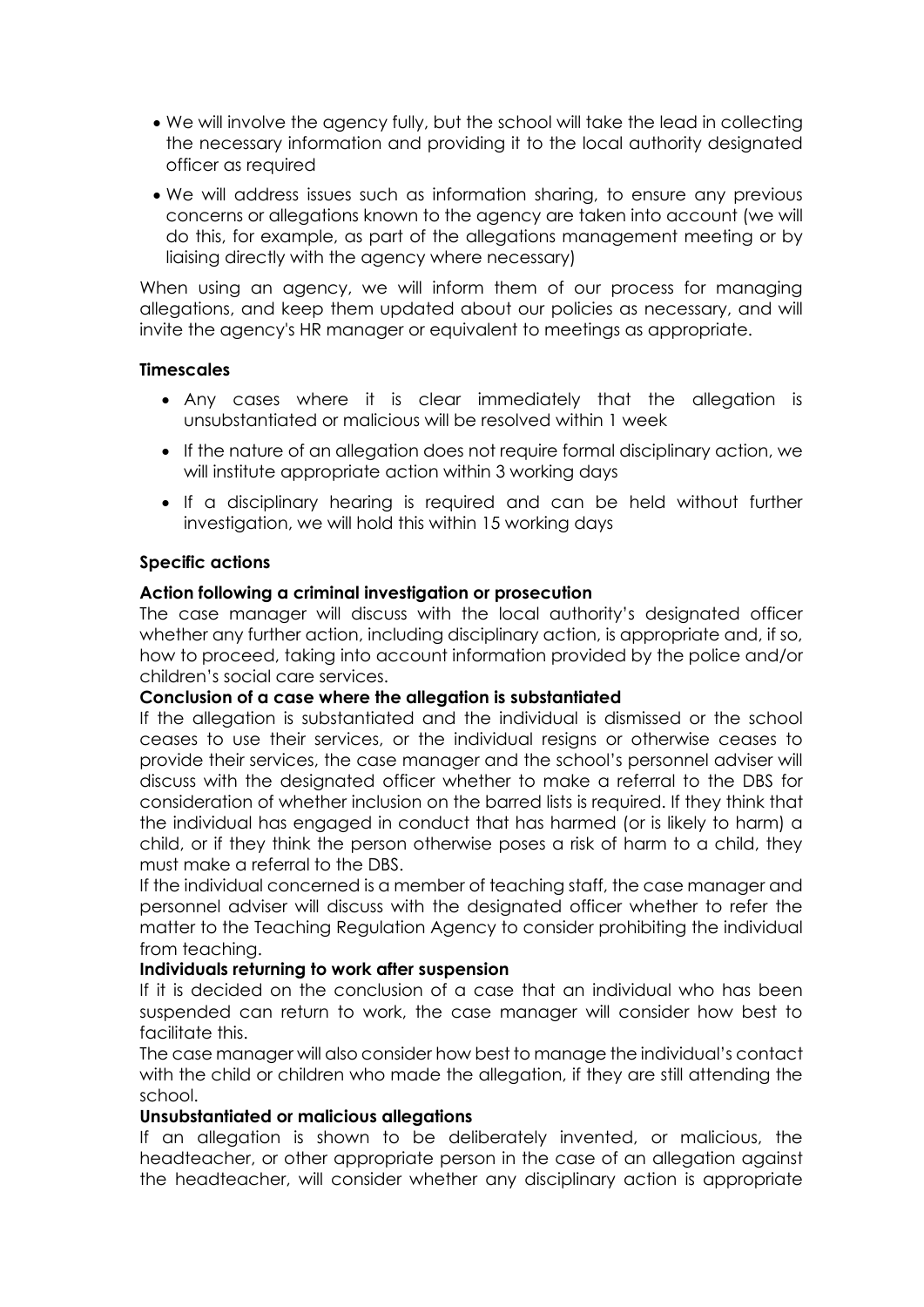against the pupil(s) who made it, or whether the police should be asked to consider whether action against those who made the allegation might be appropriate, even if they are not a pupil.

# **Confidentiality**

The school will make every effort to maintain confidentiality and guard against unwanted publicity while an allegation is being investigated or considered. The case manager will take advice from the local authority's designated officer, police and children's social care services, as appropriate, to agree:

- Who needs to know about the allegation and what information can be shared
- How to manage speculation, leaks and gossip, including how to make parents or carers of a child/children involved aware of their obligations with respect to confidentiality
- What, if any, information can be reasonably given to the wider community to reduce speculation
- How to manage press interest if, and when, it arises

# **Record-keeping**

The case manager will maintain clear records about any case where the allegation or concern meets the criteria above and store them on the individual's confidential personnel file for the duration of the case. Such records will include:

- A clear and comprehensive summary of the allegation
- Details of how the allegation was followed up and resolved
- Notes of any action taken and decisions reached (and justification for these, as stated above)

If an allegation or concern is not found to have been malicious, the school will retain the records of the case on the individual's confidential personnel file, and provide a copy to the individual.

Where records contain information about allegations of sexual abuse, we will preserve these for the Independent Inquiry into Child Sexual Abuse (IICSA), for the term of the inquiry. We will retain all other records at least until the individual has reached normal pension age, or for 10 years from the date of the allegation if that is longer.

The records of any allegation that is found to be malicious will be deleted from the individual's personnel file.

# **References**

When providing employer references, we will not refer to any allegation that has been proven to be false, unsubstantiated or malicious, or any history of allegations where all such allegations have been proven to be false, unsubstantiated or malicious.